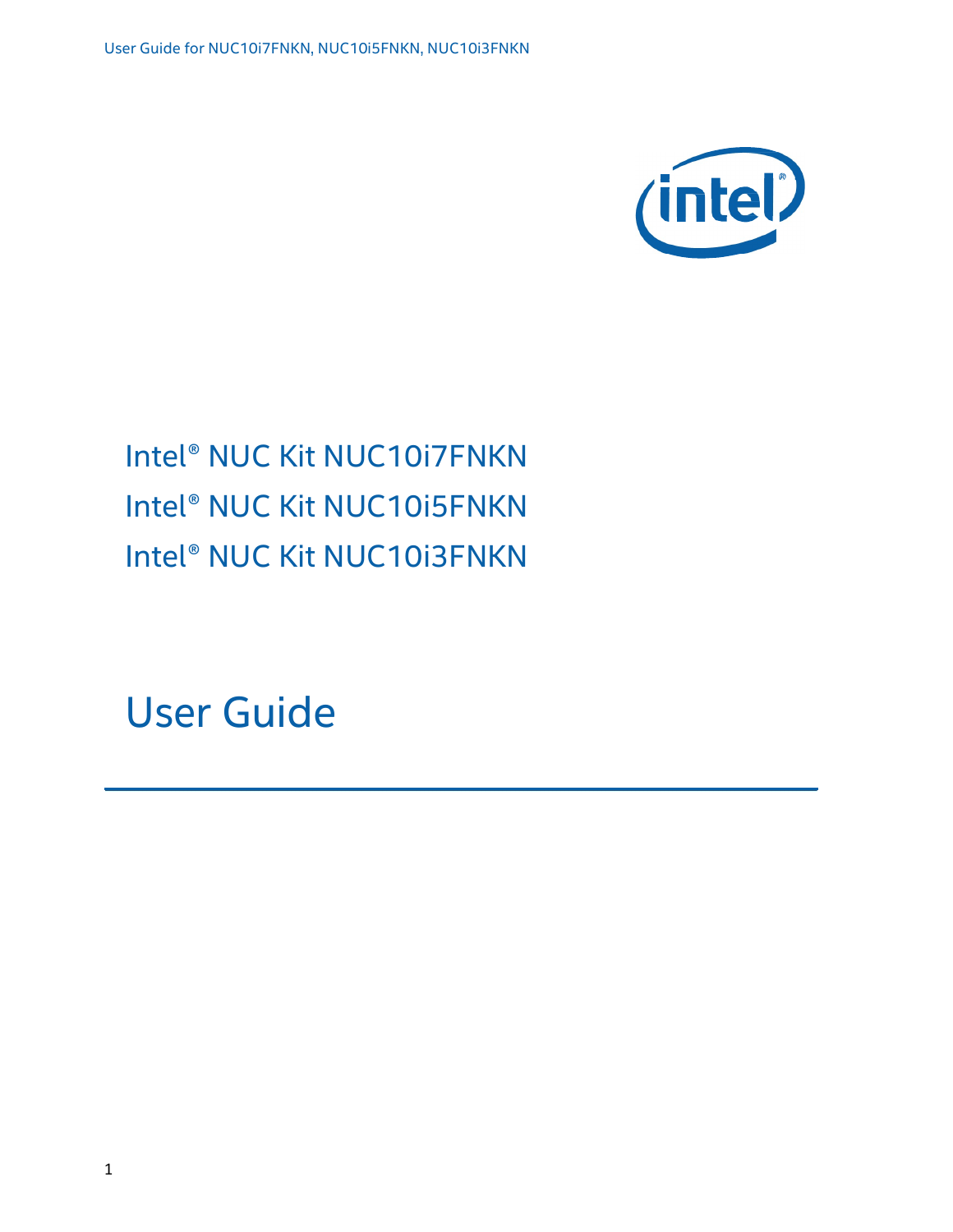#### Before You Begin

# $\triangle$  CAUTIONS

The steps in this guide assume you're familiar with computer terminology and with the safety practices and regulatory compliance required for using and modifying computer equipment.

Disconnect the computer from its power source and from any network before performing any of the steps described in this guide.

Failure to disconnect power, telecommunications links, or networks before you open the computer or perform any procedures can result in personal injury or equipment damage. Some circuitry on the board can continue to operate even though the front panel power button is off.

Follow these guidelines before you begin:

- Always follow the steps in each procedure in the correct order.
- Create a log to record information about your computer, such as model, serial numbers, installed options, and configuration information.
- Electrostatic discharge (ESD) can damage components. Perform the procedures described in this chapter only at an ESD workstation using an antistatic wrist strap and a conductive foam pad. If such a station isn't available, you can provide some ESD protection by wearing an antistatic wrist strap and attaching it to a metal part of the computer chassis.

#### Installation Precautions

When you install and test the Intel NUC, observe all warnings and cautions in the installation instructions.

To avoid injury, be careful of:

- Sharp pins on connectors
- Sharp pins on circuit boards
- Rough edges and sharp corners on the chassis
- Hot components (such as SSDs, processors, voltage regulators, and heat sinks)
- Damage to wires that could cause a short circuit

Observe all warnings and cautions that instruct you to refer computer servicing to qualified technical personnel.

#### Observe Safety and Regulatory Requirements

If you don't follow these instructions, you increase your safety risk and the possibility of noncompliance with regional laws and regulations.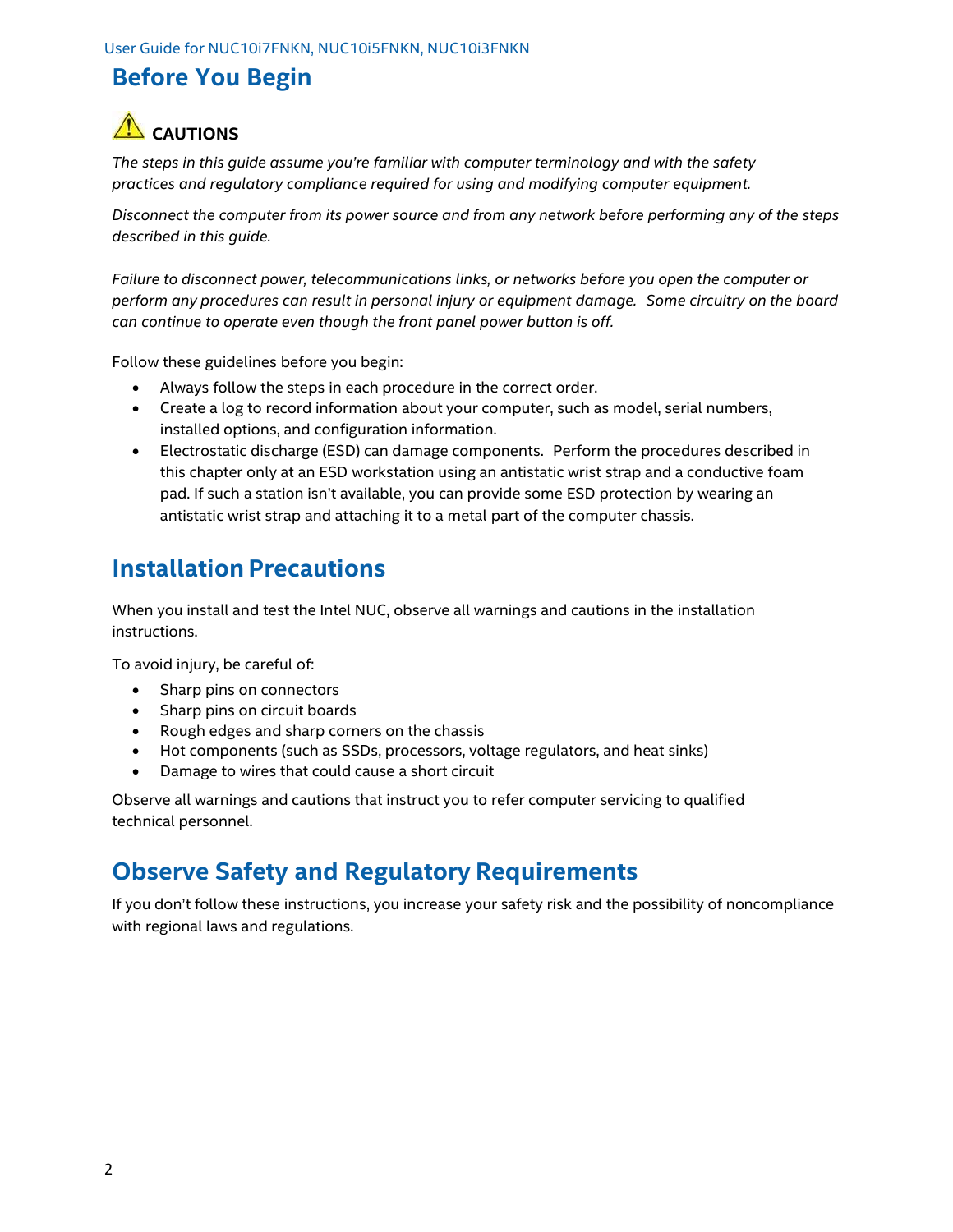#### This guide tells you how to:

- Install and remove memory
- Install an M.2 SSD
- Install a VESA mount bracket<br>Connect power
- 
- Install an operating system<br>Install the latest drivers
- 

## Open the Chassis

Unscrew the four corner screws on the bottom of the chassis and lift the cover.



### Installing and Removing Memory

Intel NUC Kits NUC10i7FNKN, NUC10i5FNKN and NUC10i3FNKN have two 260-pin DDR4 SO-DIMM sockets. Memory requirements:

- 1.2V low voltage memory
- 2666 MHz SO-DIMMs
- Non-ECC

Find compatible memory modules in the Intel Product Compatibility Tool

- NUC10i7FNKN
- NUC10i5FNKN
- NUC10i3FNKN

**NOTE** If you plan to install only one memory module, install it in the lower memory socket.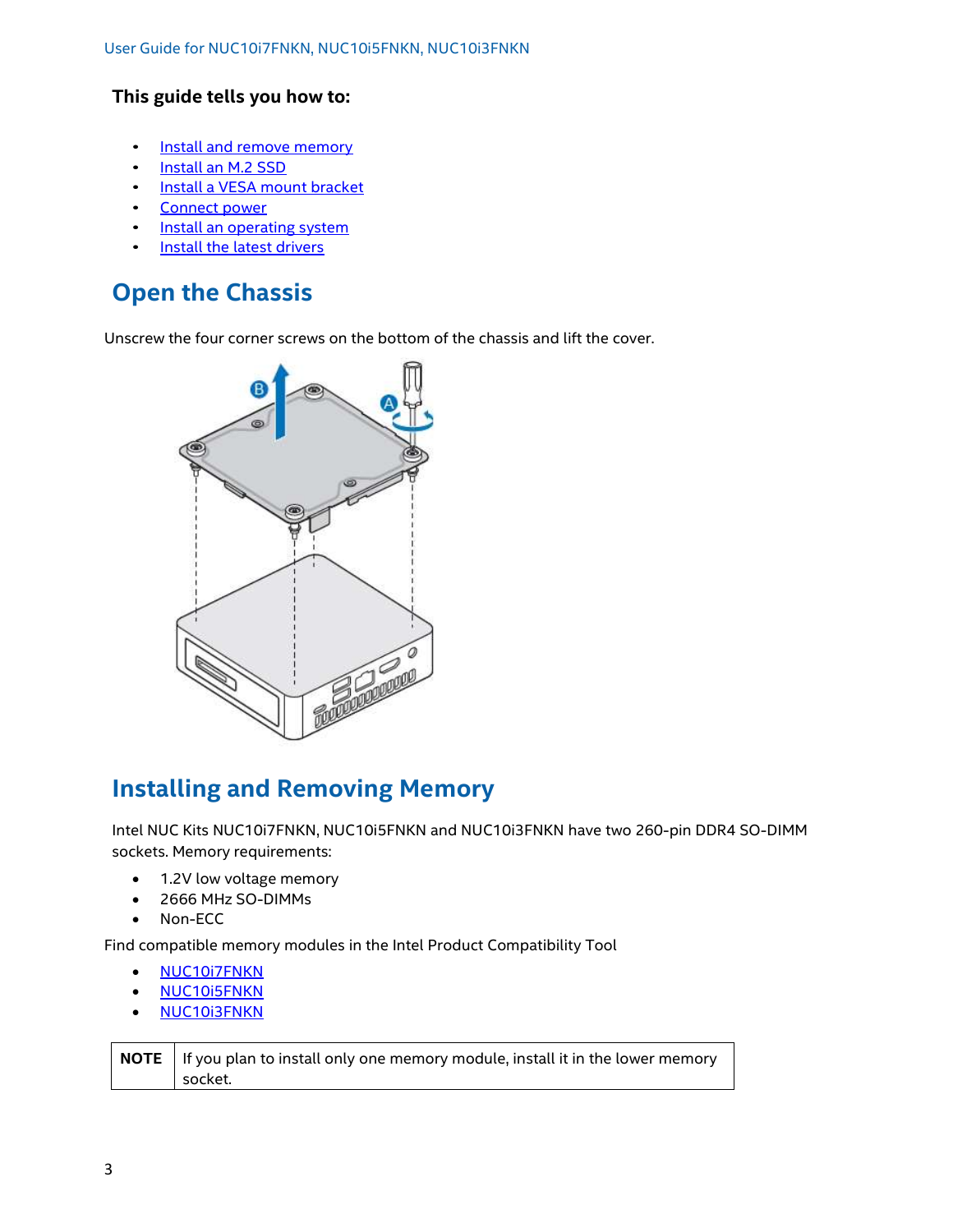#### User Guide for NUC10i7FNKN, NUC10i5FNKN, NUC10i3FNKN

#### Install SO-DIMMs

If you plan to install just one SO-DIMM, install it in the lower memory socket.

To install the SO-DIMMs, follow these steps:

- 1. Observe the precautions in "Before You Begin" on page 2.
- 2. Turn off all peripheral devices connected to the computer. Turn off the computer and disconnect the AC power cord.



- 3. Align the small notch at the bottom edge of the SO-DIMM with the key in the socket.
- 4. Insert the bottom edge of the SO-DIMM into the socket.
- 5. When the SO-DIMM is inserted, push down on the outer edge of the SO-DIMM until the retaining clips snap into place. Make sure the clips are firmly in place.

#### Removing SO-DIMMs

To remove a SO-DIMM, follow these steps:

- 1. Observe the precautions in "Before You Begin" on page 2.
- 2. Turn off all peripheral devices connected to the computer. Turn off the computer.
- 3. Remove the AC power cord from the computer.
- 4. Remove the computer's cover.
- 5. Gently spread the retaining clips at each end of the SO-DIMM socket. The SO-DIMM pops out of the socket.
- 6. Hold the SO-DIMM by the edges, lift it away from the socket, and store it in an anti-static package.
- 7. Reinstall and reconnect any parts you removed or disconnected to reach the SO-DIMM sockets.
- 8. Replace the computer's cover and reconnect the AC power cord.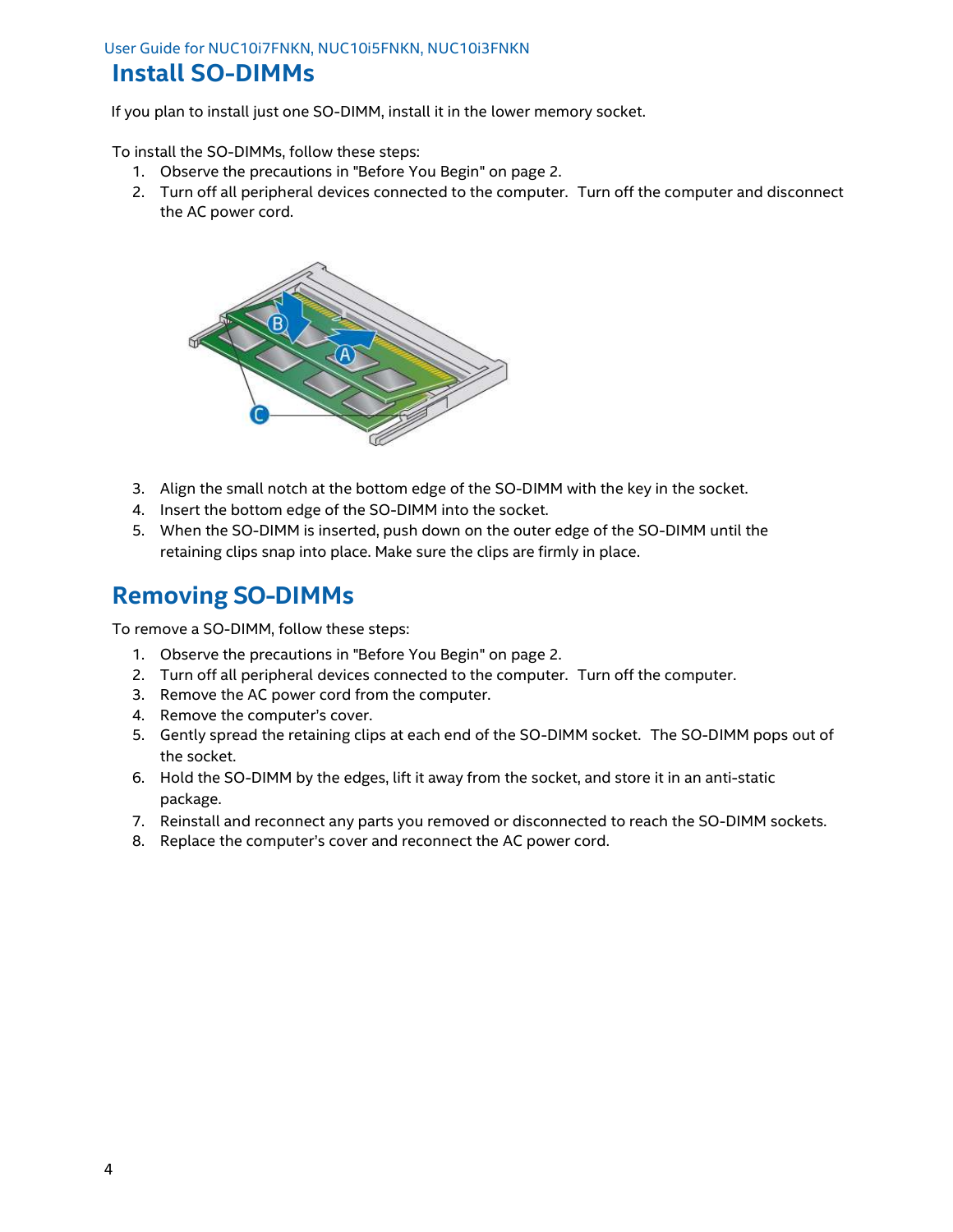#### Install an M.2 SSD

Intel NUC Kits NUC10i7FNKN, NUC10i5FNKN and NUC10i3FNKN support 80mm and 42mm SSDs.

Find compatible M.2 SSDs at the Intel® Product Compatibility Tool:

- NUC10i7FNKN
- NUC10i5FNKN
- NUC10i3FNKN

NOTE  $\vert$  Before changing the Intel Optane memory module, it needs to be disabled. Follow Removing Intel Optane Memory on this page first, before taking the module out.

#### If you're installing an 80mm M.2 SSD:

- 1. Remove the small silver screw from the 80mm (A) and 42mm (B) metal standoff on the motherboard.
- 2. Align the small notch at the bottom edge of the M.2 card with the key in the connector.
- 3. Insert the bottom edge of the M.2 card into the connector (C).
- 4. Secure the card to the standoff with the small silver screw (D).



#### If you're installing a 42mm M.2 SSD:

- 1. Remove the small silver screw from the metal standoff on the motherboard (A).
- 2. Align the small notch at the bottom edge of the M.2 card with the key in the connector.
- 3. Insert the bottom edge of the M.2 card into the connector (B).
- 4. Secure the card to the standoff with the small silver screw (C).

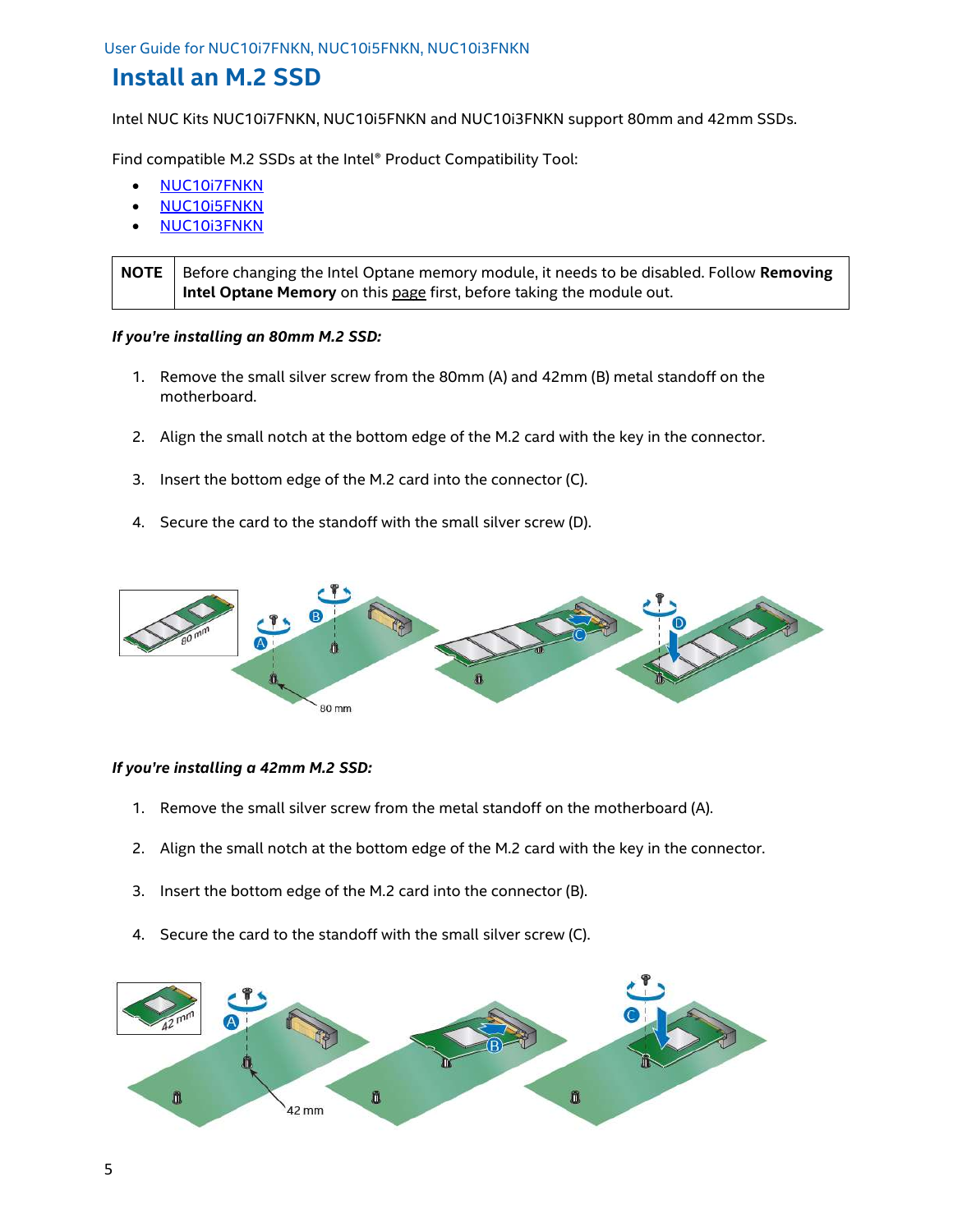## Close the Chassis

After all components have been installed, close the Intel NUC chassis. Intel recommends this be done by hand with a screwdriver to avoid over-tightening and possibly damaging the screws.



### Attach and Use the VESA Bracket (Optional)

Follow these instructions to attach and use the VESA mount bracket:

1. Using the four small black screws that were included in the box, attach the VESA bracket to the back of the monitor or TV.

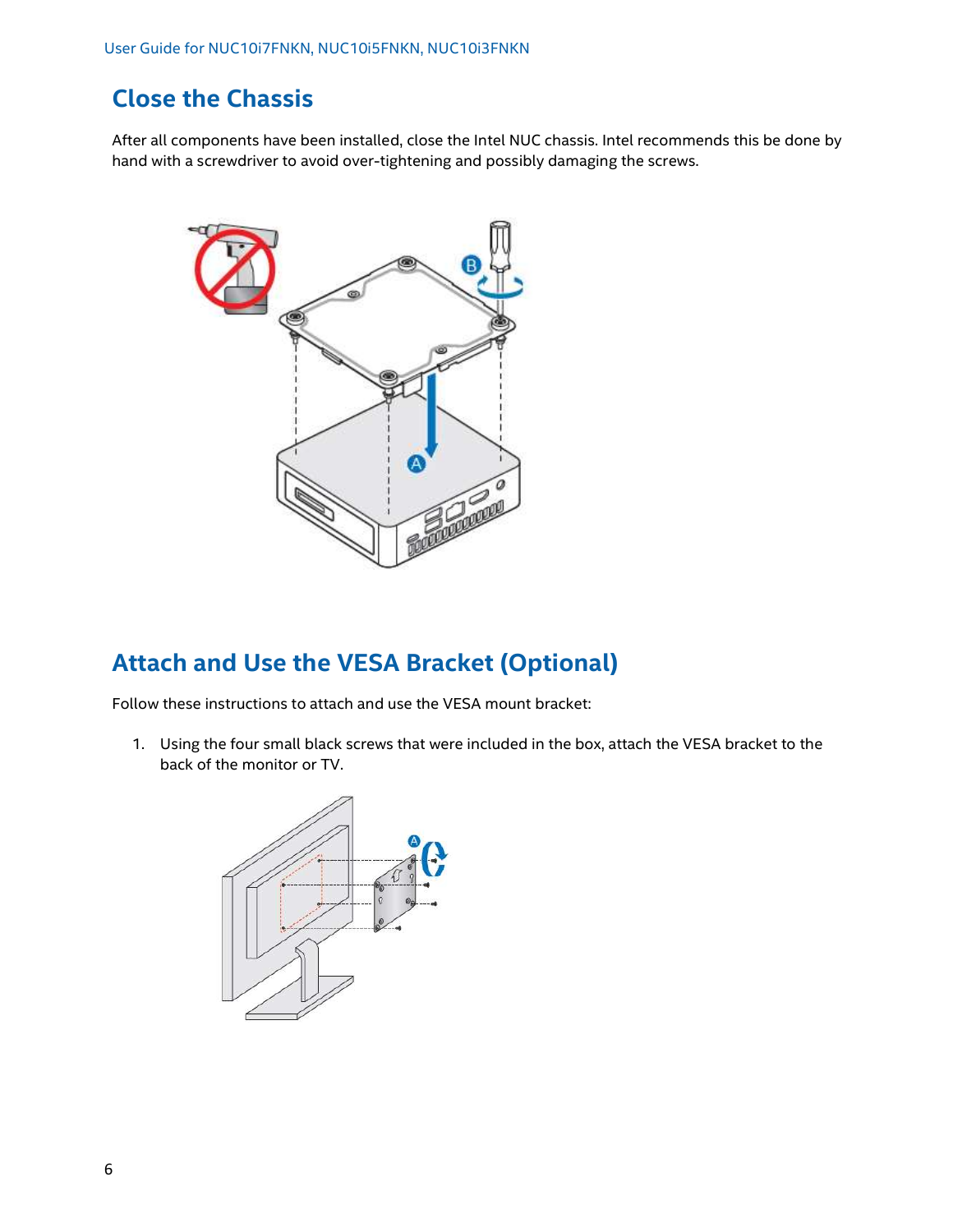#### User Guide for NUC10i7FNKN, NUC10i5FNKN, NUC10i3FNKN

2. Attach the two slightly larger black screws to the bottom chassis cover of the Intel NUC.



3. Slide the Intel NUC onto the VESA mount bracket.

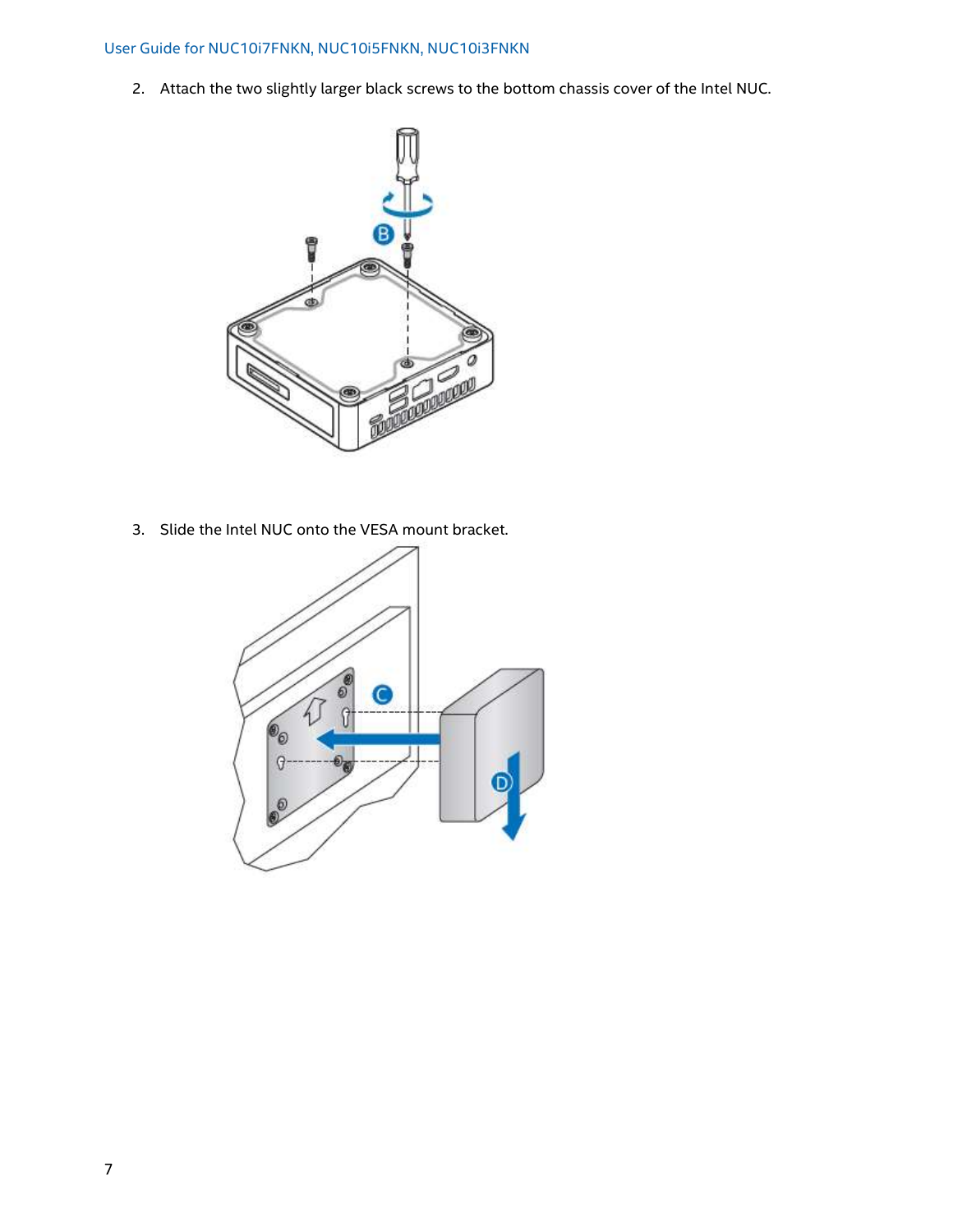#### Connect Power

Country-specific power cords are included in the Intel NUC Kit box.

Connect AC power



Each Intel NUC model includes either a region-specific AC power cord or no AC power cord (only the power adapter).

| <b>Product codes</b> | Power cord type                                            |
|----------------------|------------------------------------------------------------|
|                      | The connector on the power adapter is a C5 type connector. |
|                      | C5                                                         |
| BXNUC10i7FNKN1,      | US power cord included.                                    |
| BXNUC10i5FNKN1,      |                                                            |
| BXNUC10i3FNKN1,      |                                                            |
| BXNUC10i7FNKN2,      | EU power cord included.                                    |
| BXNUC10i5FNKN2,      |                                                            |
| BXNUC10i3FNKN2       |                                                            |

### Install an Operating System

Refer to Supported Operating Systems for a list of Intel-validated Windows\* operating systems and versions of Linux that have been reported as compatible by Intel NUC owners.

Refer to Operating System Installation for system requirements and installation steps.